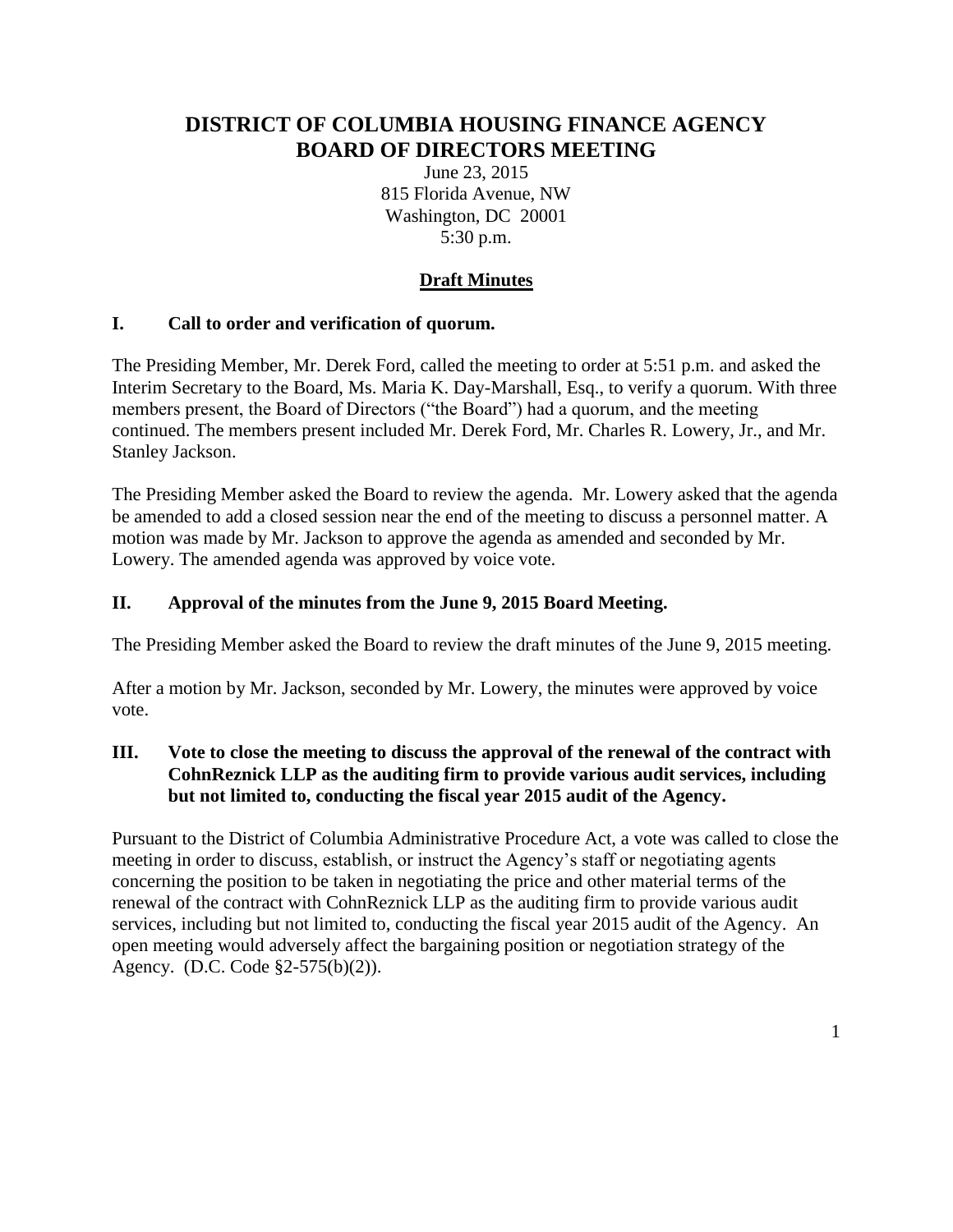A motion to close the meeting was made by Mr. Jackson and seconded by Mr. Lowery. The motion was approved by voice vote.

#### **IV. The meeting re-opened at 6:08 p.m.**

## **V. Consideration of DCHFA Resolution No. 2015-05(G) regarding the renewal of the contract with CohnReznick LLP as the auditing firm to provide various audit services, including but not limited to, conducting the fiscal year 2015 audit of the Agency.**

Mr. Dan Kenney, of CohnReznick LLP, provided a brief explanation of the proposed scope of services and the reasoning for beginning the audit process early this year. The audit process is beginning early this year due to the recent departure of the Agency's Chief Financial Officer and the upcoming maternity leave of the Agency's Controller. A motion to approve the resolution was made by Mr. Jackson and seconded by Mr. Lowery. Ms. Day-Marshall called the role and the resolution was unanimously approved.

#### **VI. Interim Executive Director's Report.**

- Staff met with the District Department of Housing and Community Development. The next Notice of Funding Availability is scheduled to be released at the end of July.
- Ms. Day-Marshall met with Councilmember Bonds, who intends to convene "Preservation Practitioners" meetings. Agency staff, with possible research assistance from outside resources, is trying to put together a comprehensive and accurate list of the properties that have expiring affordability restrictions. The list will be a valuable resource tool to proactively attempt to preserve affordable units in the District.
- The Housing Expo will be held this Saturday at the Convention Center. The Agency will have a booth at the Expo.

Mr. Ford asked for the planned release date of the 2014 Annual Report. Ms. Day-Marshall replied that the committee is meeting with the consultant this week. Mr. Ford asked if anything were needed from him. Ms. Day-Marshall replied that staff will be drafting the letter from the Presiding Member and for him to please provide any ideas that he would like incorporated into that letter. Mr. Ford asked if the Agency was intending to have a summer cookout. Ms. Day-Marshall replied that the Agency's summer event is being planned. Mr. Ford then asked about the pipeline of deals that will be closing before the end of the fiscal year. Ms. Day-Marshall and Mr. Anthony Waddell, Director of Public Finance, replied that the Agency intends to close four or five deals before the end of the fiscal year and perhaps as many as six transactions during the first quarter of the next fiscal year.